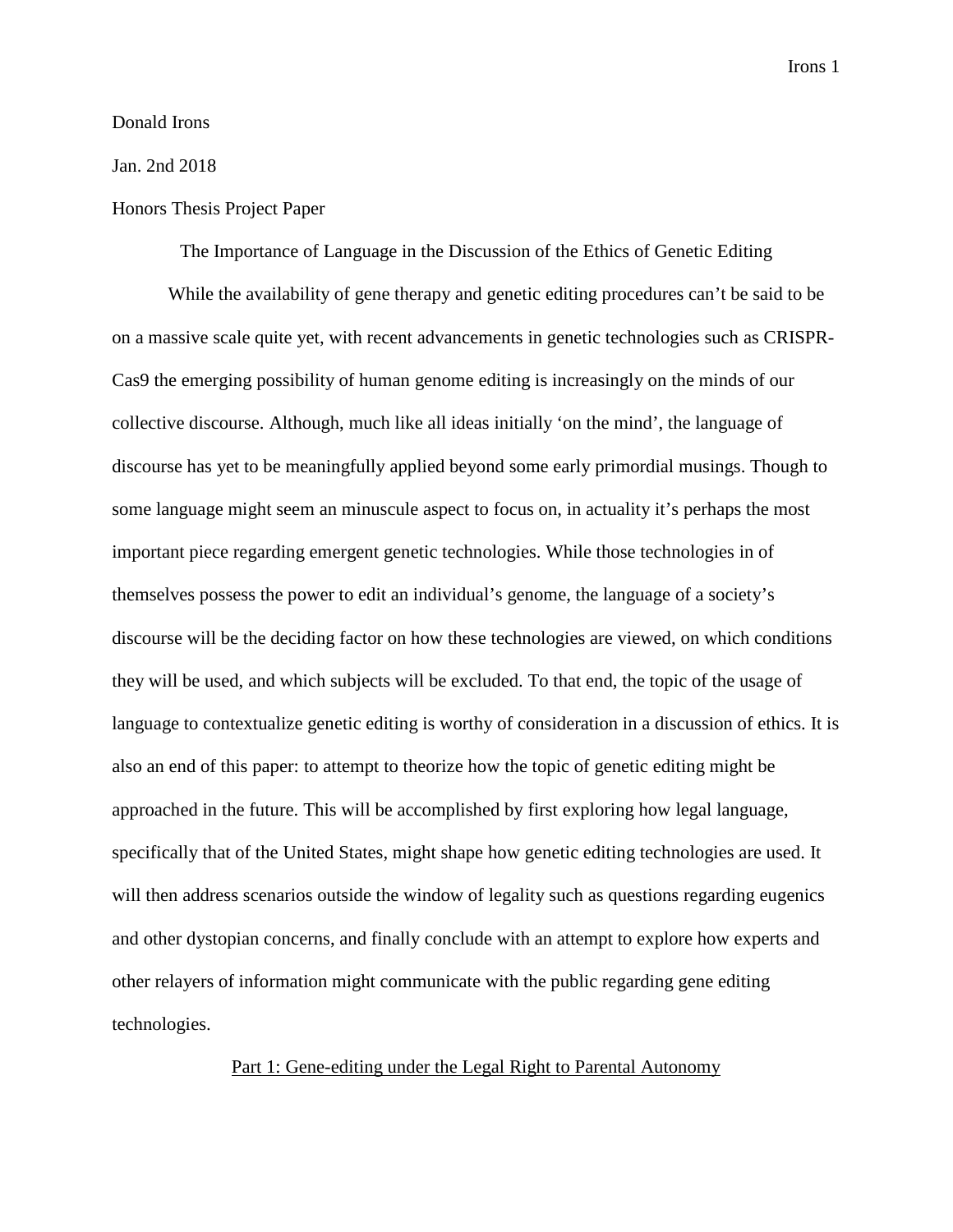When discussing the potential legal status of emergent gene editing technologies it is important to state in what purview these technologies act upon, and subsequently to which legal standards they would have to conform. Specifically, CRISPR-Cas9, with its applications to *in vivo* targeted genome editing in germ-line stem cells, cast itself as a technology relating to reproduction and thus is subject to the dictates of reproductive law (Horvath, 169). Given the relatively recent emergence of this technology, legislation and regulations specifically tied to genetic editing are few and far between. In its absence the focus will be placed on case law and the rights that stem from their corresponding verdicts, specifically case law pertaining to reproductive rights and parental autonomy.

Considering that in all likelihood, the decision to genetically alter an embryo's genome will lie with the mother that produced it, the issue of embryonic genetic editing lies on the right to parental autonomy: the ability of a parent to independently direct the upbringing of his or her child without the interference of societal and governmental institution. On this right to parental autonomy, U.S. case law has historically given the right a broad range of permissiveness. As early as 1923 in *Meyer v. Michigan* the U.S. Supreme Court gave specific form to the right to parental autonomy when striking down the state's statute banning the teaching of languages other than English before the eighth grade (Ossareh, 735). In the majority opinion, the Supreme Court justified their decisions by citing the Due Process Clause of the 14th Amendment claiming that the Due Process right regarded "not merely freedom from bodily restraint but also the freedom of the individual to . . . marry, establish a home and bring up children and generally to enjoy those privileges long recognized at common law as essential to the orderly pursuit of happiness for free men" (Ossareh, 736). Furthermore, the court continued to defend the definition of parental autonomy that they put forth in *Meyer*. For instance, the court cited the

Irons 2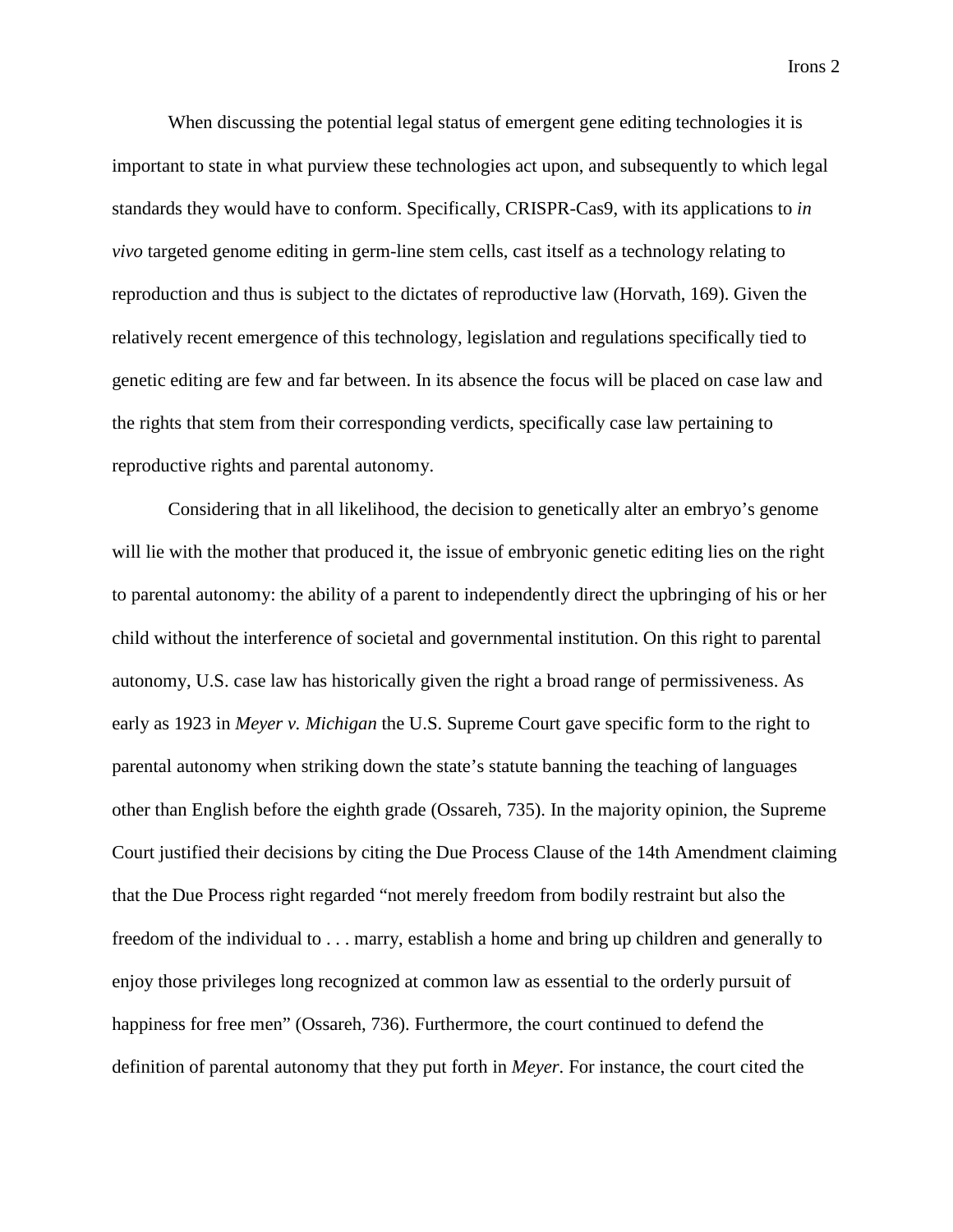*Meyer* decision in *Pierce v. Society of Sisters* (1925) that the statute in question "unreasonably interfered with the liberty of parents and guardians to direct the upbringing and education of children under their control when the statute had no reasonable relation to some purpose within the competency of the state" (Ossareh, 737). The court also followed similar reasoning in their ruling on *Wisconsin v. Yoder* (1972), citing parental autonomy in their decision to invalidate a state statute requiring Amish students to attend high school until age 16 (Ossareh, 737).

The previous three cases outlined did not attempt to make the right to parental autonomy seem absolute. Depending on whether an activity done by a parent is deemed worthy of state interest and protection, the authority of the parent in the upbringing of their child can be curtailed as in the case of *Prince v. Massachusetts* (1994), which saw a mother's religious beliefs come up against the state's interest in child protection (Ossareh, 738). But these types of rulings are exceptions to the general legal norm: a broad parental discretion on the upbringing of their child regardless of the benefits or detractions those decisions may have.

The right to parental autonomy has several implications in regards to the legal status of emergent genome editing technologies. For one, it would likely be regarded in the same way as other genetic technologies involved with procreation. Presently, it is common for those who undergo or contemplating pregnancy to preform genetic testing on their potential children. Prenatal genetic testing, via techniques such as chorionic villus sampling, allow up and coming parents to learn about the likelihood of any abnormalities developing within their children such as Down syndrome or cystic fibrosis and to subsequently decide whether to terminate the pregnancy (Brownsword, 310). Similar decisions can be made prior to implantation as well, with methodologies such as preimplantation genetic diagnosis (PGD) allowing those who chose to undergo *in vitro* fertilization (IVF) to assess the health of the embryos as well as the sex prior to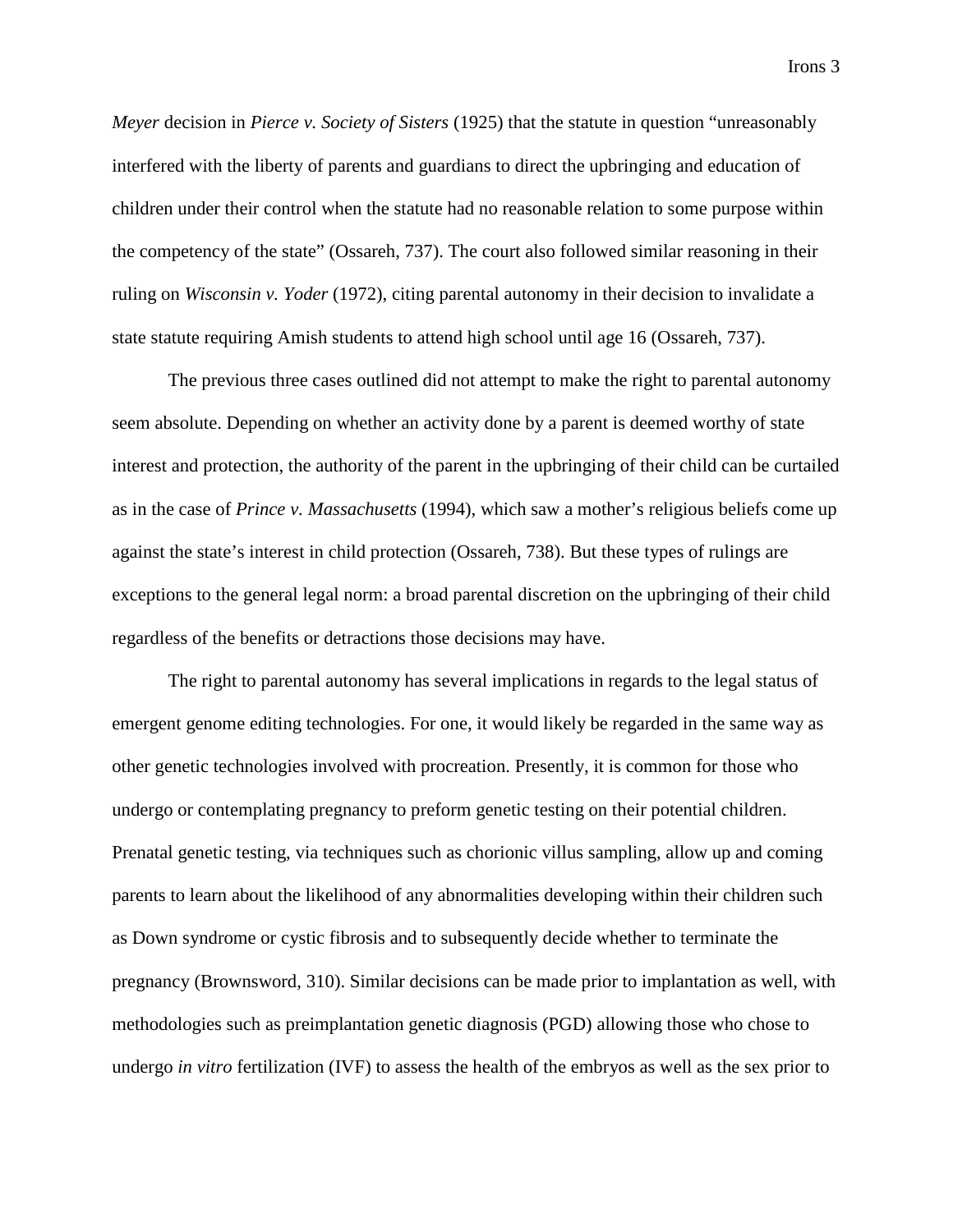making a decision regarding which embryo to carry to term (Brownsword, 310). These technologies are largely legally unrestricted barring some safety regulations. Genome editing, though it differs in means, offers similar functions in terms of allowing parents to prevent harmful genetic traits regarding health from developing in newborns. Thus it is likely that as genome editing technologies continue to emerge and become more prevalent to the public they would be treated by the language of the law in a similar manner to current genetic testing technologies, a tool to be taken advantage of by parents due to their right to parental autonomy (Ossareh, 730).

This isn't to say that there would be no attempt to curtail legal access or an attempt to regulate in some capacity genome-editing technologies on either the state or federal level. As society adjusts to the availability of a new technology it will have a period of uncertainty in how it should regard it in the language of legality. But based on historic precedents and how present genetic technologies are regarded in the purview of reproductive rights, the treatment of geneediting technologies would largely be that of free access and left to discretion of up and coming parents as due by their legal autonomy.

# Part 2: Ethical Blindspots and Eugenicel Implications

Yet the linguistics of law and the language of ethics, though occasionally correlated, are not one-to-one. The legal right to parental autonomy doesn't begin to address the potential implications such emerging gene-editing technologies may have. Current gene screening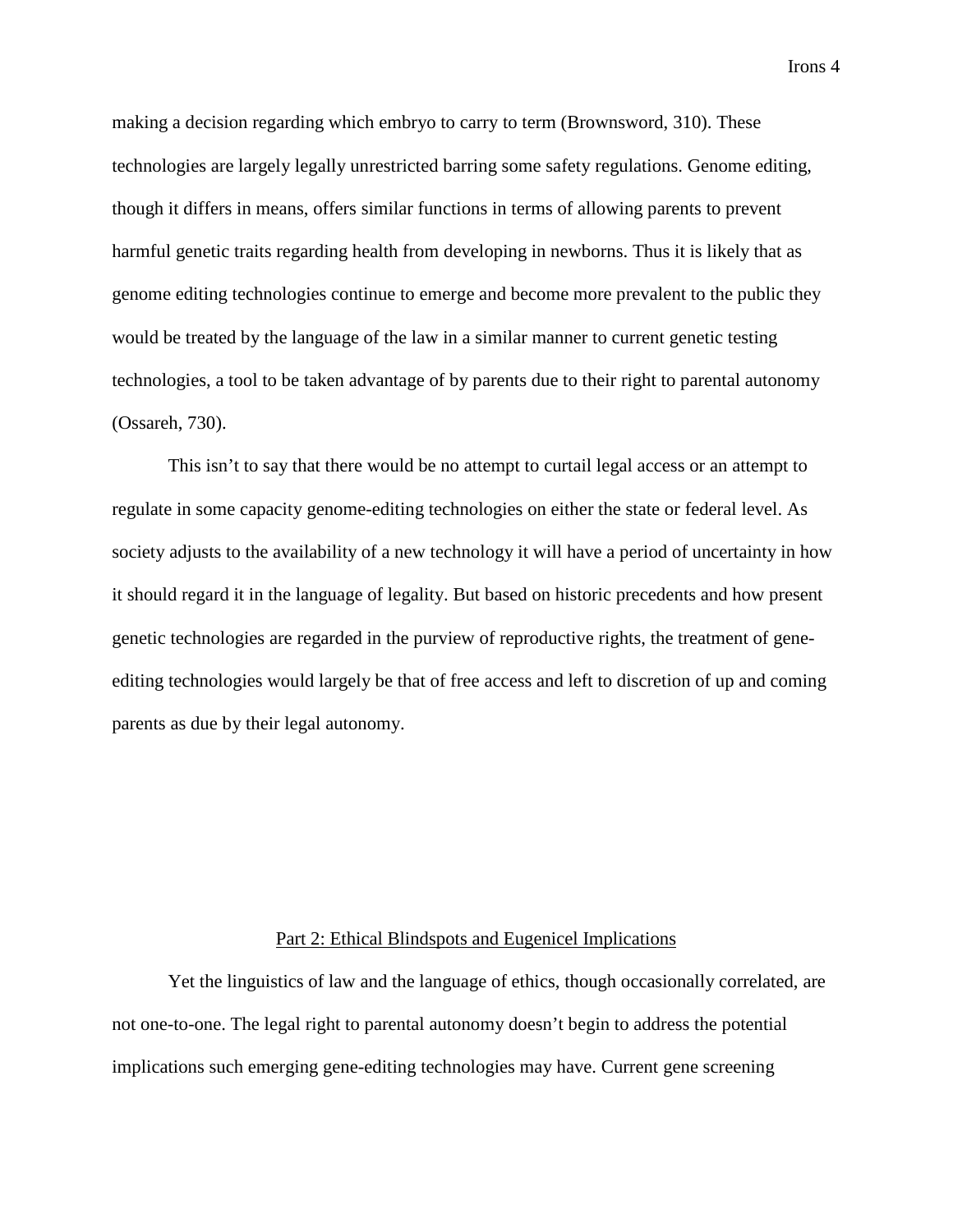technologies involved in reproductive care such as PGD allow patients whom chosen method of implantation is IVF to select the sex of their embryo, a crucial aspect in the biological development of any child (Ossareh, 741). Yet the possibilities offered by emergent gene-editing technologies makes such a choice seem quaint in comparison. Gene-editing technologies will not only allow parents to make therapeutic adjustments to their future children as part of a medical treatment, though as shown later even this aspect is prone to moral quandaries, but select children with particular aesthetic and non-medical traits according to their own whims and desires. This selection by parents of perceived positive and beneficial traits via excising perceived negative and harmful traits in an effort to improve the person that might become their child plays into a sense of biological determinism: that genetic traits, above all else, decide a person's livelihood in all its aspects (Mathews, 733). Specifically it's a determinism that has historically informed various eugenics proposals, and it is this dubious idealogical relation that is most important as we shape the language of discourse around emergent gene-editing technologies.

Eugenics, if it can be concisely defined, is the belief that reproductive strategies can be used to improve a population in the capacity the believer sees fit (Roberts, 790). Though this brief definition fails to acknowledge the historical context in which these eugenics proposals appeared. Historically, "improve the population" meant reducing the births of socially marginalized people. In the United States, this took the form of multiple statutes in the early twentieth century such as the 1907 and 1924 sterilization acts in Indiana and Virginia respectively (Roberts, 790). These two laws allowed for criminal populations, disproportionally African-American and those confined to mental institutions to be subject to compulsory sterilization if the corresponding authorities saw fit to do so (Roberts, 791). Similar acts we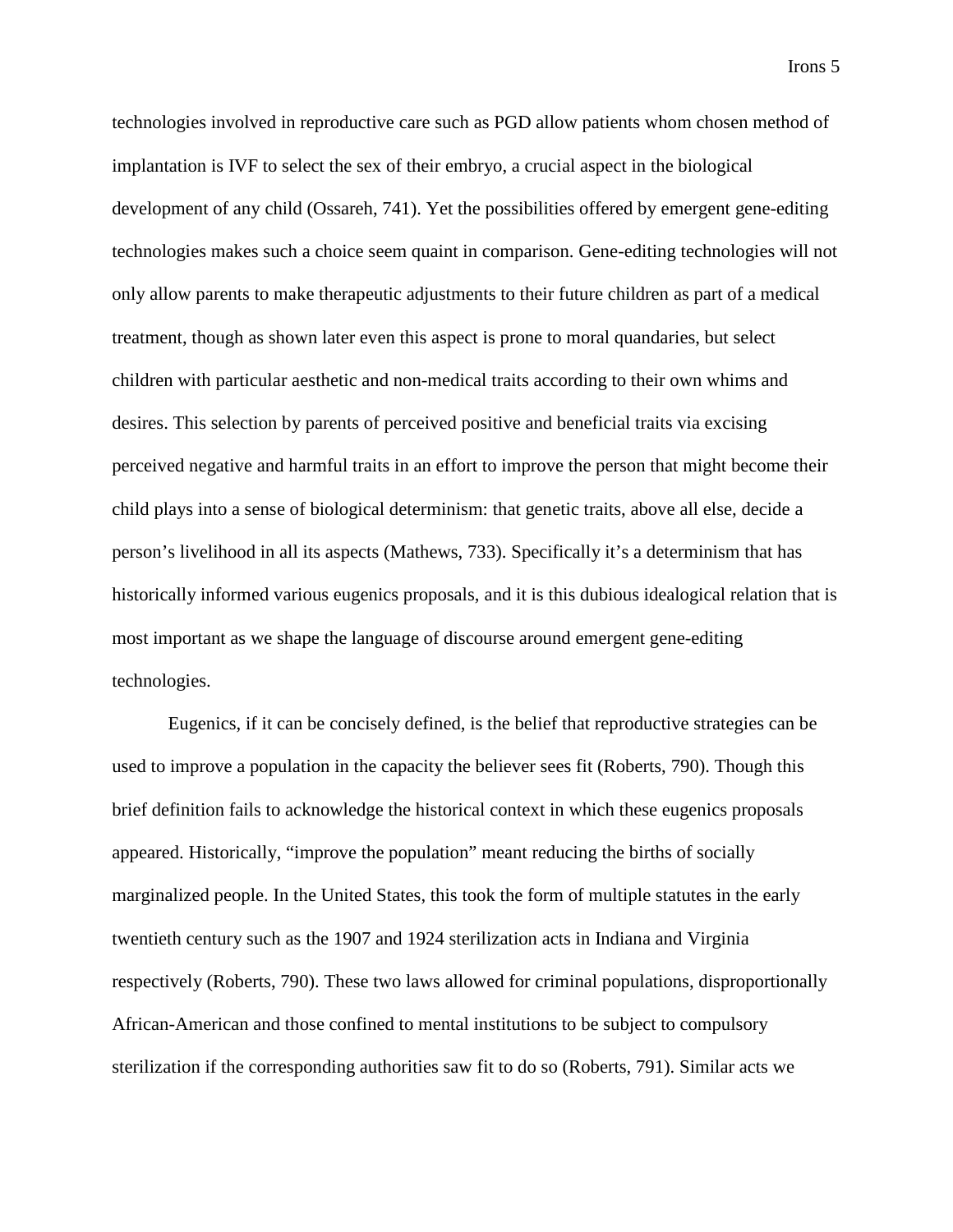adopted through-out the U.S. up until the aftermath of World War 2 where the state would sanction, frankly, racially and mental-normally charged population control measures that further marginalized these groups (Roberts, 791).

It is here where the comparison between these eugenicel acts of the past and the potential usage of these new gene-editing technologies is not entirely one-to-one, as noted by figures such as British sociologist Nickolas Rose. The acts fuel by eugenics in the early twentieth century were a bio-political strategy that sought to use deliberate state action as a means of population control (Handwerker, 117). The usage of both contemporary PGD and emergent gene-editing technologies, however, are not legally compulsory. It up to parental discretion how and to what extent these technologies serve as part of a reproductive selection process (Handwerker, 118). The onus is then on the parent, motivated by a desire for self-fulfillment and the wish for the best life of their child, to make these genetic changes. Instead of a politics of marginalization, Sociologists such as Rose claim that it is "a bio-politics concern with the genetic health of individuals" (Handwerker, 119).

While the distinctions scholars like Nickolas Rose make between eugenics proposals of the early twentieth century and the likely contemporary usage of new gene-editing technologies are important to acknowledge, to what extent they separate the selection these technologies instill from eugenics is still questionable. Yes, the onus has been privatized to an individual's decision, but it doesn't necessarily follow that the endpoint has been changed. At the core of eugenics thought is the attributing of social inequities to reproduction and genetic traits rather than social structure. If parental decisions regarding their child's genetic are made under this pretense it is still a form of eugenics, just on a micro-level rather than on a macro-scale.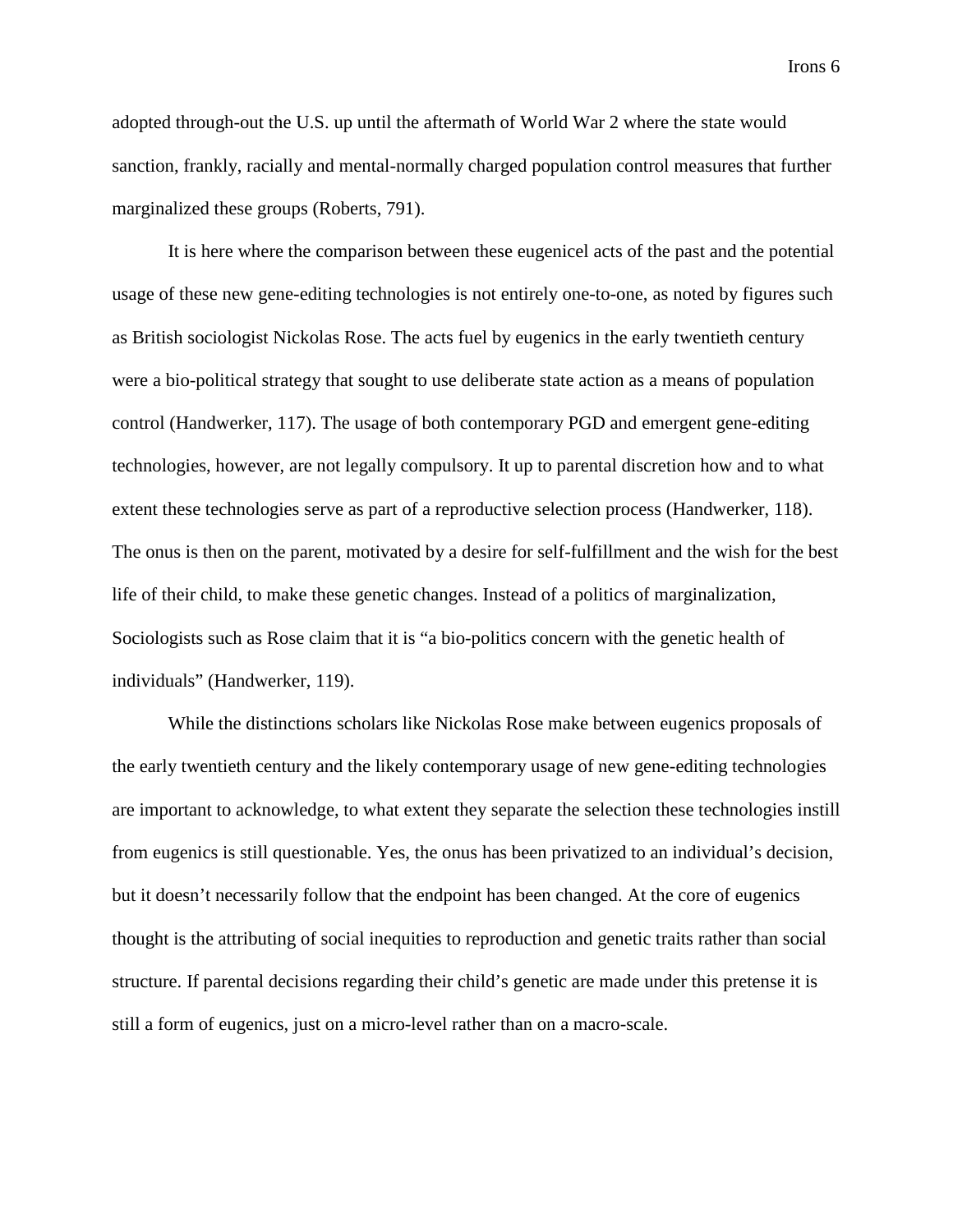With this in mind, let's approach the usage of genetic technologies for medically therapeutic reasons. These technologies seek to alleviate genetic abnormalities such as those associated with Down syndrome and cystic fibrosis. While at first glance this is a relatively benign usage of the potential offered by gene editing, there does exist moral nuances that serve to muddle the issue. Specifically, the issue of what genetic abnormalities should be considered for medical treatment. While some would certainly be easily applied to that list such as cystic fibrosis, some conditions have more problematic implications if they were put on this hypothetical list. Say there is an embryo with a trisomy on the 21st chromosome, meaning that in all likelihood if that embryo develops into a child he or she will exhibit Down syndrome. The child will have a intellectual disability; will be physically abnormal and possibly develop hearing, visual problems, or other health issues stemming from this syndrome. Gene-editing technology could serve as means of resolving the trisomy and thus remove the chance of developing down syndrome for that child. A similar selection already exists with people opting into pre-natal screening and PGD, with a parent having the option to discard the fetus/embryo with this syndrome (Roberts, 794). The implications are shared as well: that people who possess down syndrome or other innate, easily identifiable disabilities are better off not existing in the first place. The decision to discard the embryo falls in line with eugenics thought, that rather than a society taking up the initiative to accommodate this individual any difficulties this individual may have must be shouldered by him alone and the parent that chose to begat him (Roberts, 795). The nature of the choice "reinforces a model that disability itself, not societal discrimination against people with disabilities, is the problem to be solved" (Roberts, 794).

There also exist the issue of to whom these genetic technologies are advertised and in what way. While novel technologies like gene editing would likely be first concentrated into the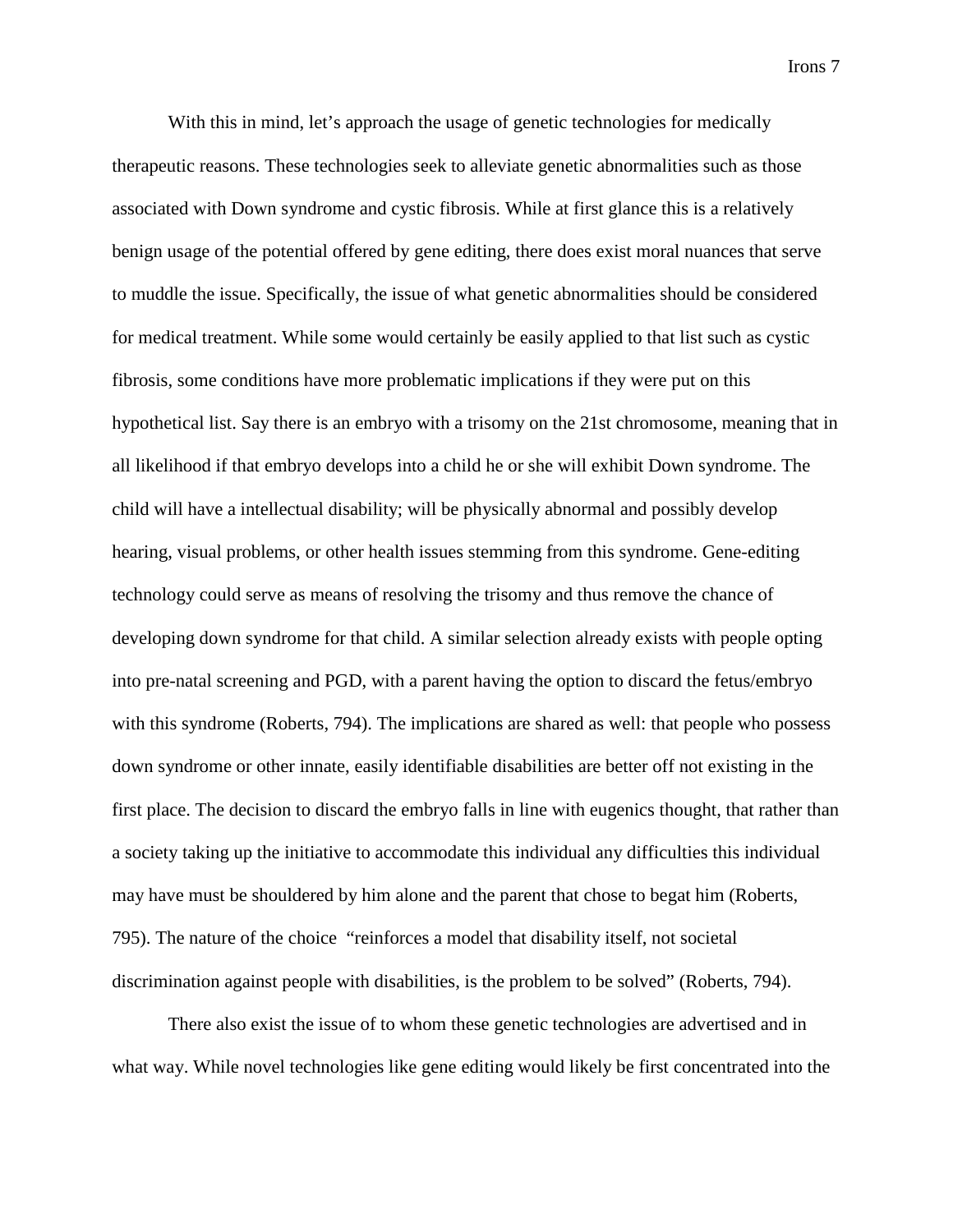hands of those with enough monetary and financial resources to afford them, as the field develops and grows more prevalent these treatments will increasingly become available for the general public to take advantage of. This opens up some disturbing possibilities, specifically in how these technologies are marketed to minority groups and the subsequent implications. The pharmaceutical industry, for instance, has already opened the door for specific marketing of drugs to members of specific social groups (Cahill, 15). The Food and Drug Administration in June 2005 gave approval to the company Nitromed's novel drug BiDil, to treat heart failure specifically in African American patients (Roberts, 786). Chemically, BiDil is a combination of two generic medicines already in use by doctors to treat heart-related issues in patients regardless of race (Roberts, 786). Despite this fact, the FDA nevertheless gave permission to Nitromed to market it specifically as a drug for African-American people under their questionable theory supporting the need for a race-specific therapy which states that the reason for higher mortality rates among black heart patients lies in genetic differences among "races," in either the reason for getting heart disease or the reason for responding differently to medications for it (Roberts, 786). Dubious marketing and patents such as this perpetuate a biological definition of race which explain social inequities racial relations as not the result of history and social structures but as natural. Given that race-specific targeting has already begun to appear in contemporary areas of medicine such as pharmaceuticals, there is a chance that gene-editing technologies will also be targeted to specific racial groups using a faulty biological understanding of race. In other words, eugenics ideas might be communicated and perpetuated via marketing.

These two aspects of the issue are why despite the privatization of the decisions, geneticediting techniques when coded to the common language of contemporary society can serve eugenics ideology. While the means may be different from state sanctioned campaigns regarding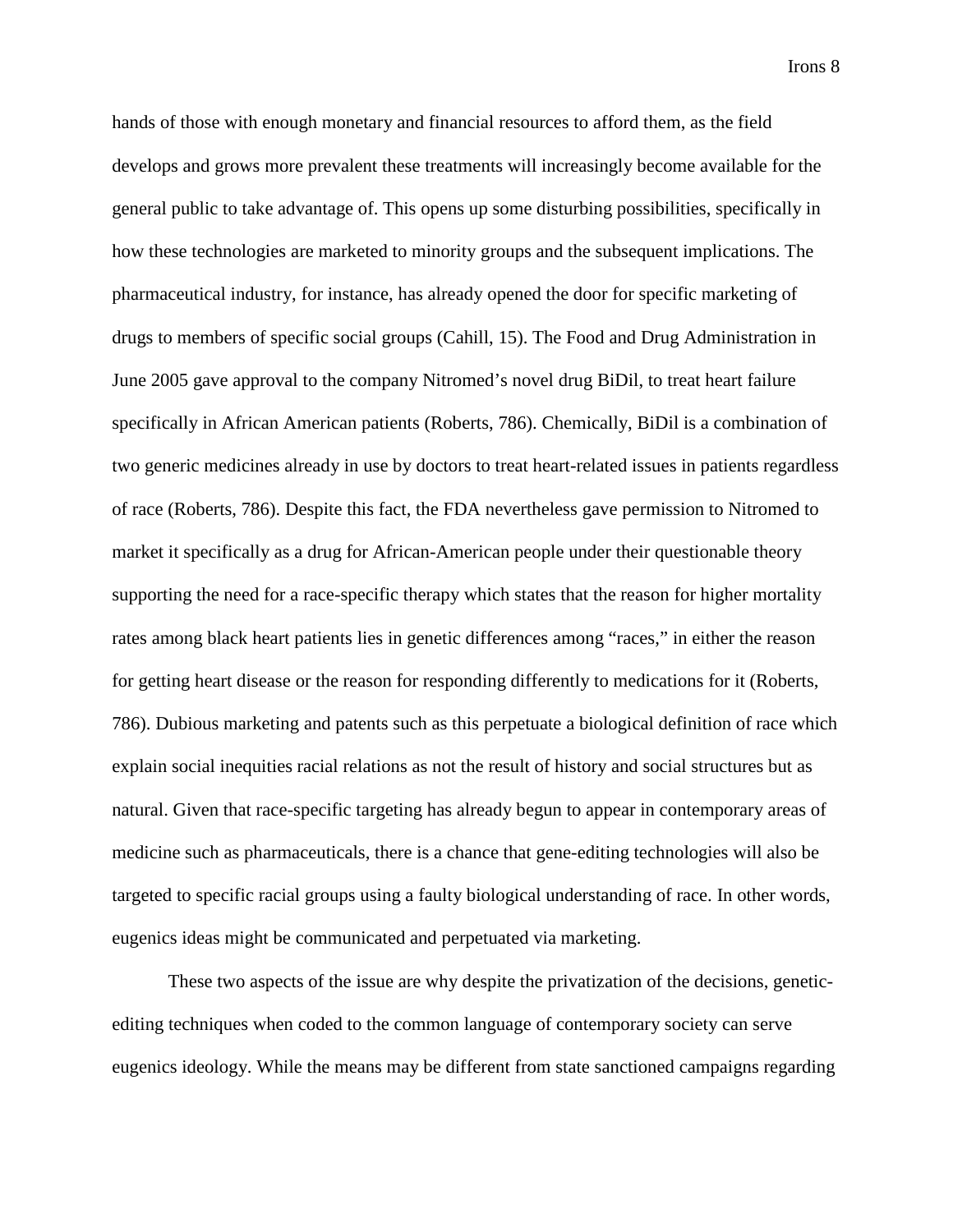population control in the early twentieth century, the eugenics iota of justifying class, race, and other social hierarchies as part of the natural order continues to be the ending consequence. A viewpoint that is not only repugnant from an ethical standpoint but is also unscientific with research done with the Human Genome Project determining that social races are more genetically divergent within their populations than the variation between racial groups (Harris, 357). The distinction that sociologists like Nickolas Rose make between the statesanctioned eugenics of the twentieth century and the private choice of parents should not be one that excise the eugenicel implications when applying the common language of contemporary discourse. Instead the distinction merely encompasses how the notions of biological determinism were conveyed and implemented in two different eras of a society: one where the legal rights of socially marginalized people were less recognized and overt racism more tolerated, and another where overt displays of racial prejudice are looked down upon and the machinations of neoliberal capitalism are the norm.

### Part 3: Shaping the Emerging Discourse

This is precisely why shaping the language that contextualizes these new genetic technologies and how the discourse surrounding these techniques are facilitated is of upmost importance as these gene-editing technologies become more prevalent. Without careful consideration of how we shape the discussion around these new technologies, the usage of geneediting might help facilitate and reinforce not only scientifically false and ethically questionable biological definitions of race, but also hinder attempts to accommodate disabled individuals in society. Many genetic counselors are often very directive when discussing with their patients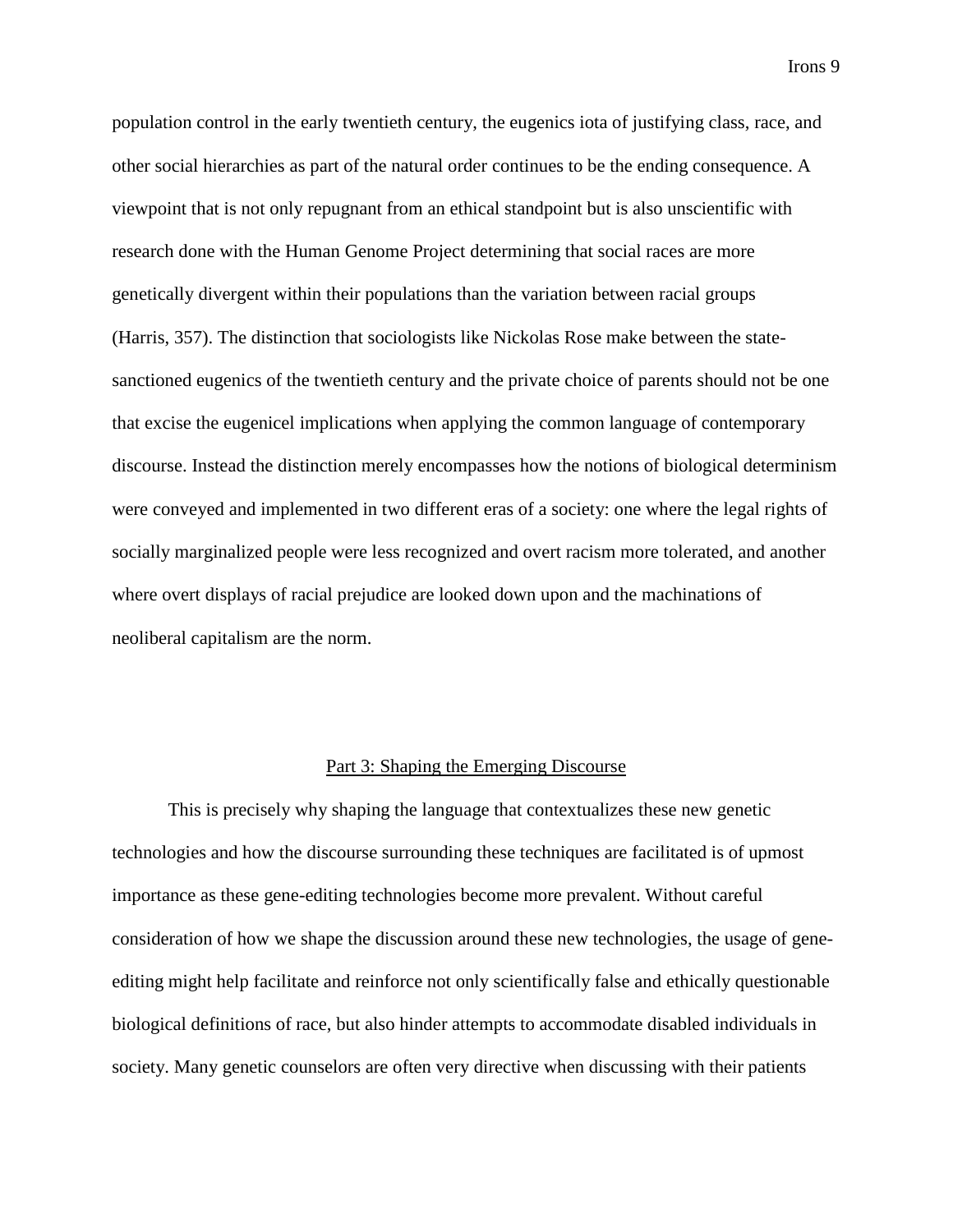about the option to preform a selective abortion or discard an genetically abnormal embryo. For example, a survey done by Dr. Brian Stotko reported that many of the 985 participants who received pre-natal diagnosis of Down syndrome for their children were chastised by health care professionals for not making the decision to abort (Roberts, 785). Furthermore, there is a need to bridge the gap between lay people's perspectives on emergent gene-editing technologies and the viewpoints of experts feverishly working on making these technologies possible. Often lay people are less aware of the mechanics of gene editing and often express concerns over how such technology are used. A focus study preformed by Ian Barns found that the participants, while not out right rejecting the possibilities of gene-editing technologies, nevertheless expressed some concerns; specifically in areas involving what traits are targeted for editing and the motivation behind such decisions (Barns, 290).

Developments are already taking shape into guiding the shape of this discourse in a way to avoid the eugenicel implications and the divide between the public and experts understanding of these emergent genetic technologies. An experiment preformed by Robyn Shaw explored avenues on facilitating discussions between interested lay people and experiments. With the use of a community consultation workshop they were able to craft a forum in which lay people can express their questions and concerns to experts and they in turn sought to address them (Schibeci, 338). Granted that workshops such as these are limited in their scope and aftermath; the model nevertheless proved useful as a proactive tool in establishing communication between the scientific and medical communities and the larger set of public interests (Schibeci, 338). It also has proved to be an effective tool in the process of policy formulation as seen in the review period of the Western Australian Reproductive Technologies Act in 1998 (Schibeci, 338). Meanwhile genetic counselors, though they might differ in practice, are technically under oath to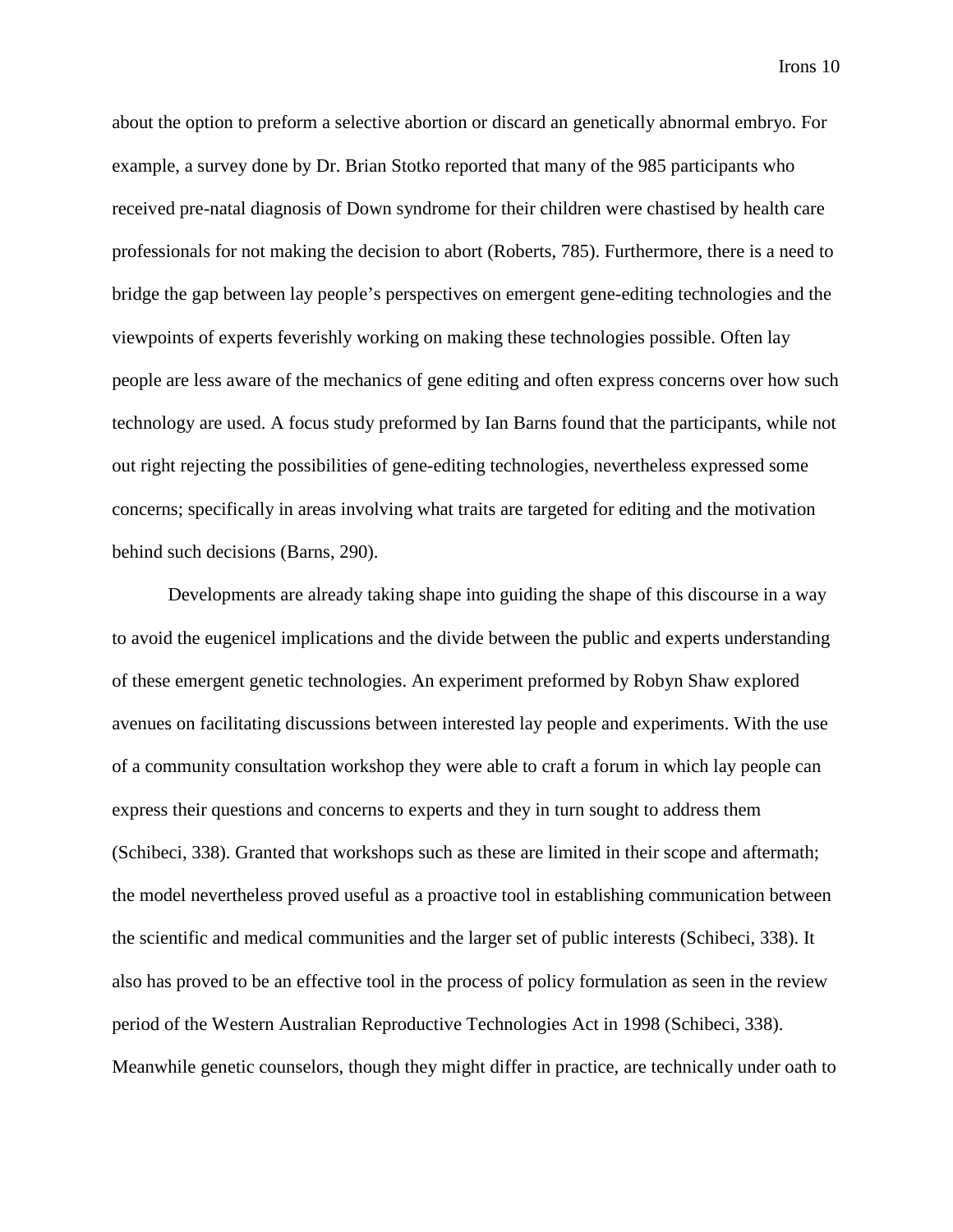be non-directive in the treatments of their patients. The key in this is to frame the discussion of innate disability not just in the form of the choice to discard or not but rather attach to the latter options resources, both governmental and NGO, to allow parents to care for a disabled child should they decide to carry the pregnancy to term.

The difficulty in discussing the emergence of new technology and the implications it may have is that it is largely intangible to reality, therefore any attempt to theorize how these technologies might be contextualized in the broader society is dependent on speculation based on current societal trends. This limitation in mind, given recent medical, marketing and other societal trends, the emergence of gene-editing technologies will carry with societal implications of a eugenicel nature. To prevent such ideology from taking hold of the public's imagination, it is imperative that clear communication is established between lay people and the larger scientific and medical community so concerns can be addressed and the more disturbing aspects that might emerge with gene-editing technologies can be circumvented and adverted.

#### Work Cited

Ossareh, Tandice. "WOULD YOU LIKE BLUE EYES WITH THAT? A FUNDAMENTAL RIGHT TO GENETIC MODIFICATION OF EMBRYOS." *Columbia Law Review*, vol. 117, no. 3, 2017, pp. 729–766. *JSTOR*, JSTOR, [www.jstor.org/stable/44177168.](http://www.jstor.org/stable/44177168)

Mathews, Debra J H. "Language Matters." *Journal of Medical Ethics*, vol. 40, no. 11, 2014, pp. 733–734. *JSTOR*, JSTOR, [www.jstor.org/stable/43283169.](http://www.jstor.org/stable/43283169)

Brownsword, Roger. "Reproductive Opportunities and Regulatory Challenges." *The Modern Law Review*, vol. 67, no. 2, 2004, pp. 304–321. *JSTOR*, JSTOR, [www.jstor.org/stable/](http://www.jstor.org/stable/) 3699146.